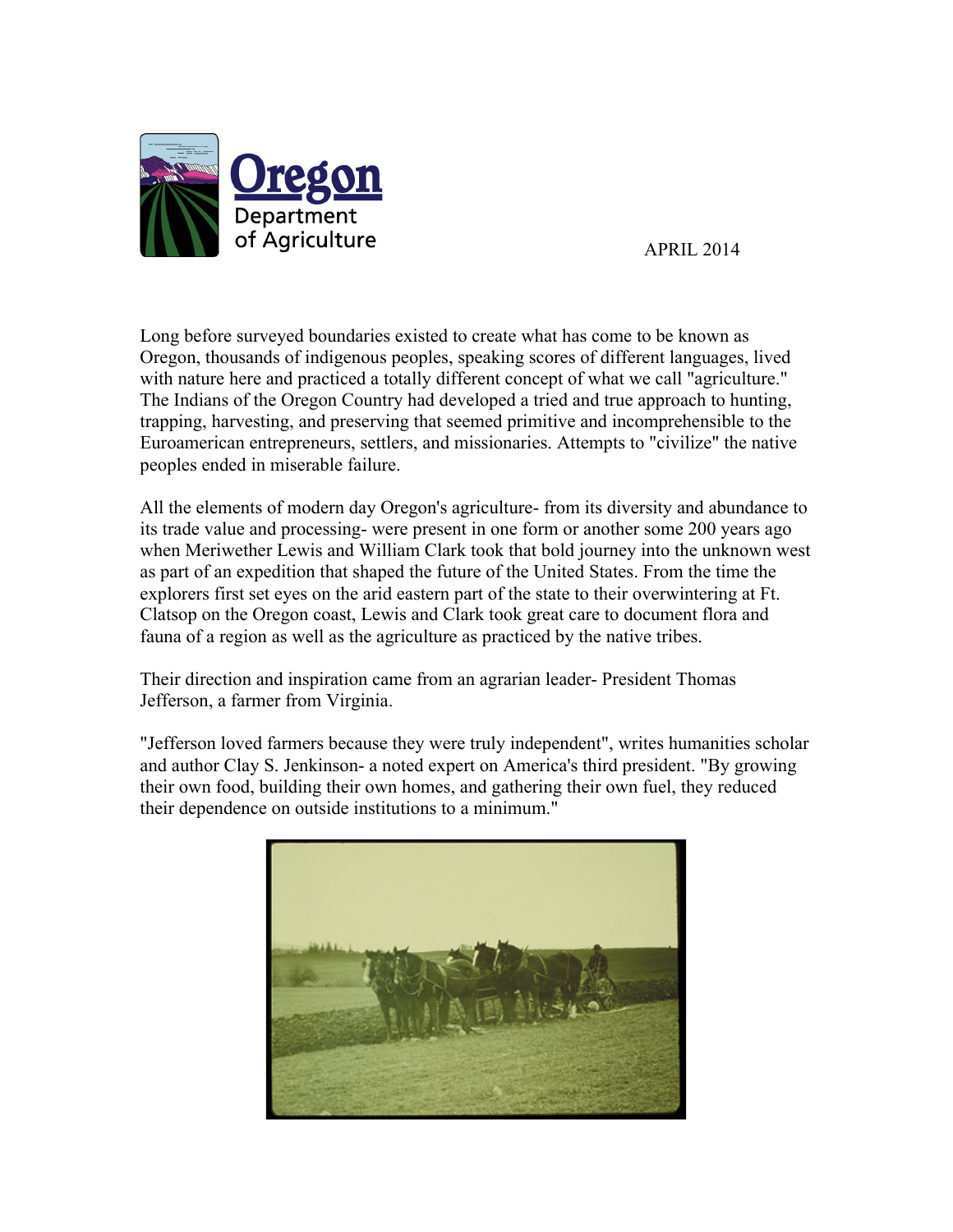Jefferson was curious. One of the great purposes of the expedition, which began in 1804, was to find an agricultural paradise for a country that would eventually expand, according to Professor James P. Ronda, a well known author on the Lewis and Clark Expedition.

"Combined with Jefferson's almost naive faith in agriculture, which he envisioned as spreading gradually westward, this personal need to know the world of plants would one day be a further incentive to promote western exploration," writes Ronda.

Indeed, specific instructions given by Jefferson to Lewis in the summer of 1803 included information the president wanted regarding the people and land that existed west of the Mississippi:

"You will therefore endeavor to make yourself acquainted, as far as a diligent pursuit of your journey shall admit, with the names of the nations  $\&$  their number, the extent  $\&$ limits of their possessions, their ordinary occupations in agriculture, fishing, hunting, war, arts, & the implements for these, their food, clothing, & domestic accommodations, and articles of commerce they may need or furnish, & to what extent. Other objects worthy of notice will be the soil  $\&$  face of the country, it's growth  $\&$  vegetable productions, especially those not of the U.S., the animals of the country generally,  $\&$ especially those not known in the U.S..."

William Clark's personal list of questions focused on agriculture. Clark, originally a Virginia farmer like Jefferson, was to join the expedition from his Kentucky farm. Among his questions for the journey:

"Do they obtain by the Cultivation of the soil their principal mantainence? What species of grain or pulse do they cultivate? What are their implements of husbandry and in what manner do they use them? Have they any domestic animals & what are they? Do their men engage in agriculture or any other domestic employments?"

So as the Corps of Discovery began its journey up the Missouri River in search of a Northwest Passage, its members were taking notes on agriculture and its practices.

"They found a number of sedentary, permanent Indian villages larger than St. Louis or Philadelphia at the time," says Ken Karsmizki, past executive director of the Columbia Gorge Discovery Center in The Dalles and Lewis and Clark researcher. "The reason those villages existed was agriculture. The tribes didn't have to embrace the nomadic tradition of following the buffalo herd to feed themselves. They had domesticated food and crops."

That, of course, was important for Lewis and Clark as they were able to obtain food for their journey from the natives.

Any modern traveler retracing the steps of Lewis and Clark will see a lot of high, dry land along the way- whether it is part of the Dakotas, Montana, Idaho, Washington, or Oregon. When the expedition finally traversed the Rockies in late September 1805, they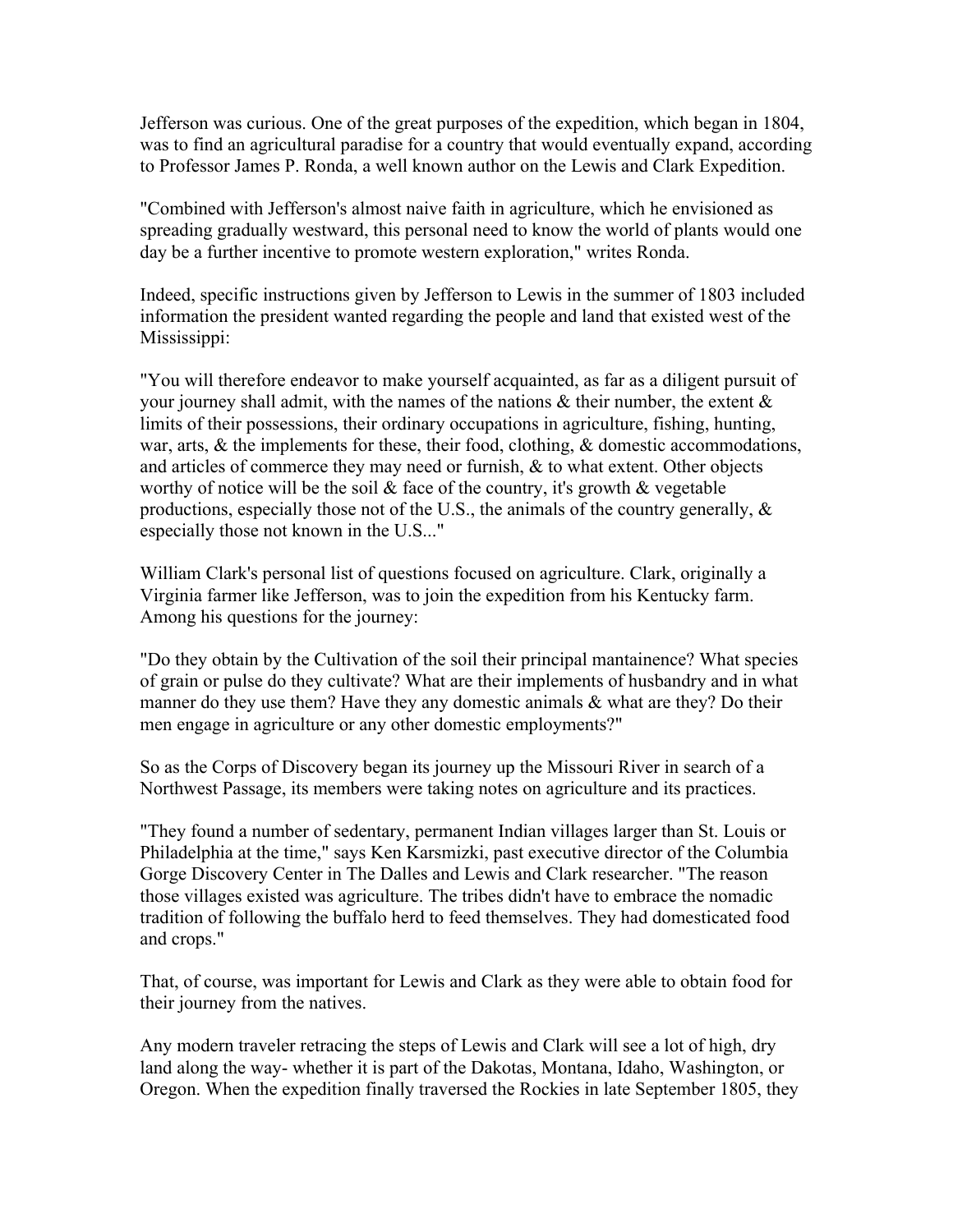saw the arid west after a hot, dry summer. They could not imagine the land east of The Dalles might someday be agriculturally productive.

"Had they know what would happen within 100 years with dryland farming, they might have looked at Eastern Oregon differently," says Karsmizki. "In the early 1800s, U.S. agriculture was at its easy stage. The country had not been populated for very long. Crop rotation was in its infancy. As land wore out, farmers would move to the next piece. The thought was that when everything east of the Mississippi wears out, people would move to the other side and keep on farming.

Lewis and Clark essentially wrote off Eastern Oregon as a place for agriculture. Much of the grasses had burned from lightning strikes. As they proceeded west, things began to change. They saw more trees and animals. In general, every mile west of The Dalles translates into an additional inch of annual rainfall. Finally, the explorers could envision a more suitable place for agriculture.

Once again, the local people cultivated the land and helped sustain the travelers.

"Coming down the Columbia River, Lewis and Clark did not hunt for food, " says Karsmizki. "It was more efficient to buy it from the local farmers, who happened to be Wasco, Wishram, or Chinook Indians. It's very much like today's consumers. Most of us don't grow our own food, we buy it from somebody who has cultivated and harvested that food."

A supply of berries and a potato-like root crop called wapato provided the nourishment needed to keep the expedition moving westward. Another significant commodity along the Columbia was salmon, still harvested today by descendants of those native people who helped feed Lewis and Clark 200 years ago.

Lewis and Clark began to observe quality pasture land. They were not just on the lookout for crops, they were thinking about livestock.

"The expedition also looked for potential commercial centers- where was the water and where could you build the mills?" says Karsmizki. "If farmers were going to grow wheat, they would need mills powered by water."

All along the way, they continued writing in their journals, cataloguing the best places for agriculture. They specifically found areas in the Columbia Gorge that sustained fruit production. Today, those areas are teeming with pear, apple, and cherry orchards. Farther west, the berries they found might have indicated a future haven for grapes made into wine.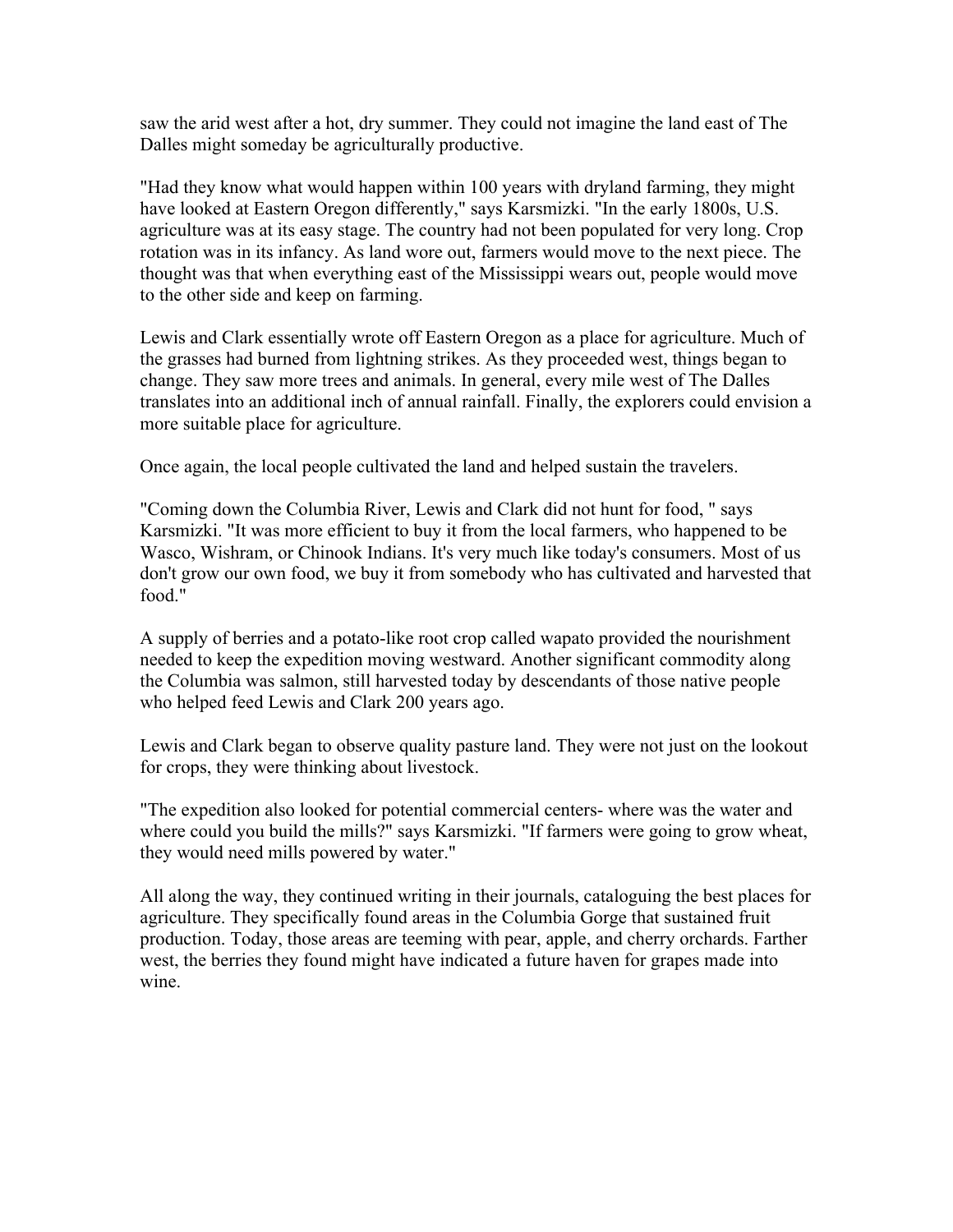

Lewis and Clark also experienced an early day version of value-added agriculture, so important to Oregon today.

"They wrote about how the food was preserved including the drying of salmon and berries," says Karsmizki. "In some cases, berries were added to the bread prepared by the Indians. Lewis and Clark documented food processing and preservation techniques."

The expedition reached Ft. Clatsop, near present day Astoria, on December 7, 1805, with chapters of important information about the kind of agriculture that could exist in Oregon.

A soggy, cold winter on the Oregon coast made for an anxious return to civilization for Lewis and Clark. In late March 1806, the expedition started moving back across Oregon by paddling up the Columbia River. However, before they left, they witnessed an early form of agricultural distribution and marketing.

"Most of the best wapato fields in Oregon were near present day Portland," says Karsmizki. "But during the winter at Ft. Clatsop, the expedition was provided wapatos that were transported from the Portland area by Indians to the coast and sold. Lewis and Clark experienced first hand the marketing of Oregon agriculture."

It's interesting to note that within five years, Ft. Astoria was built by American fur trader John Jacob Astor. Two years later, the fort was used as a trade post for the Hudson Bay Company and needed a supply of food. Knowing that farming was better in the Portland-Vancouver area, the company established satellite farms, which kept alive the infant fur trade on the Oregon coast.

Meanwhile, as Lewis and Clark made their way up the Columbia, they unknowingly passed the mouth of the Willamette River, just as they did the previous fall. Apparently, an island blocked their view of the river's mouth. By the time the explorers reached the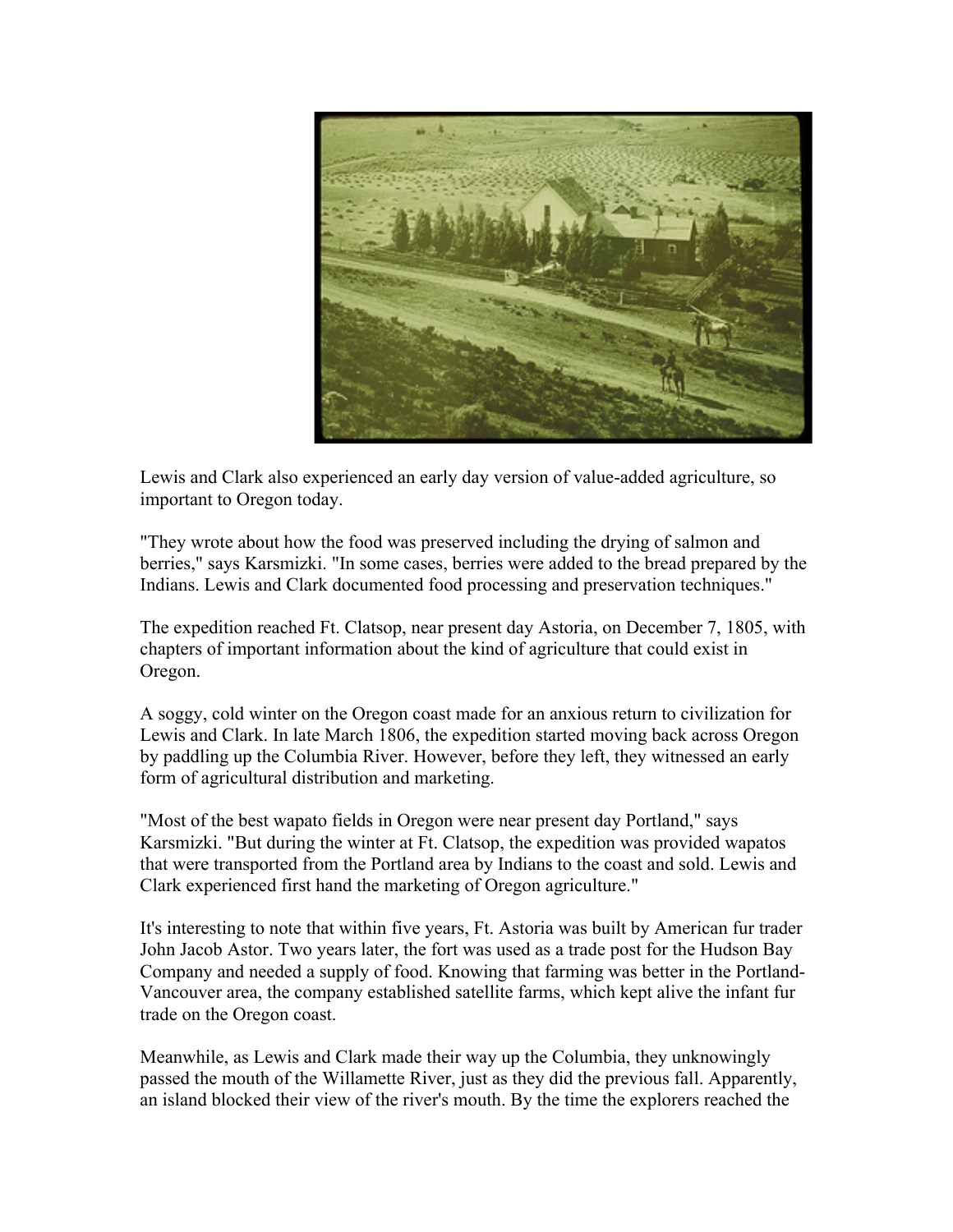Sandy River, local Indians told them what they had missed. A brief return downriver gave them an opportunity to explore the Willamette up to about the point of the falls at Oregon City.

"They went back to explore the Willamette partly because of the agricultural potential of the valley," says Karsmizki. "They kept asking the Indians how far the river went and got the sense that it was a good valley for farming."

Today, the Willamette Valley represents the most productive agriculture in the state.

When the expedition made it back to The Dalles in April, they found the Columbia River too hard to paddle because of too much water. Lewis and Clark had come down the river in the dry season, they were going back up following the wet season. They knew that livestock was available and traded for horses to expedite the trip home.

The expedition officially ended when the travelers returned to St. Louis in late September, 1806.

President Jefferson was anxious to receive the journals of the expedition, knowing they would be powerful in encouraging a western migration. Lewis, in one of his letters to Jefferson, essentially said if America did not aggressively settle the west, it was going to be lost to others- perhaps the French, the Spanish, or the British. Jefferson thought it would take several hundreds of years to settle and populate this huge piece of land. He didn't realize that in less than 90 years, the frontier would essentially vanish.

Meanwhile, the course was set for the growth of Oregon's agriculture industry.

In 1824, the Hudson's Bay Company established Ft. Vancouver, under the direction of Dr. John McLoughlin. The Fort, in an effort to be self-sustaining, commenced farming operations that included the planting of grain and orchards, and raising sheep and cattle. Within a year of its establishment, supplies of seed corn, barley, oats, peas, potatoes, and wheat arrived. Pigs, chickens, and other livestock had come in by land from other Hudson's Bay posts, or by sea from California. On Sauvie Island, a complex of dairies was created to supply needed milk, butter, and cheese. As Hudson's Bay employees retired, land was given to them to farm, especially in the French Prairie area of the Willamette Valley.

From the early success of Ft. Vancouver's farming efforts, thousands of Americans and Europeans arrived in search of land and an unlimited array of farming opportunities. Although most crops and livestock could be successfully raised in the new Oregon Country, it soon became apparent to the pioneer farmer that due to the varied climates of the region, a certain amount of experimentation and adaptation would be necessary.

Unlike conditions in the eastern states and territories, the Oregon land West of the Cascade Mountains was found to be heavily forested, with a mild maritime climate. Here, with the exception of natural prairie areas such as the Willamette Valley, the farmer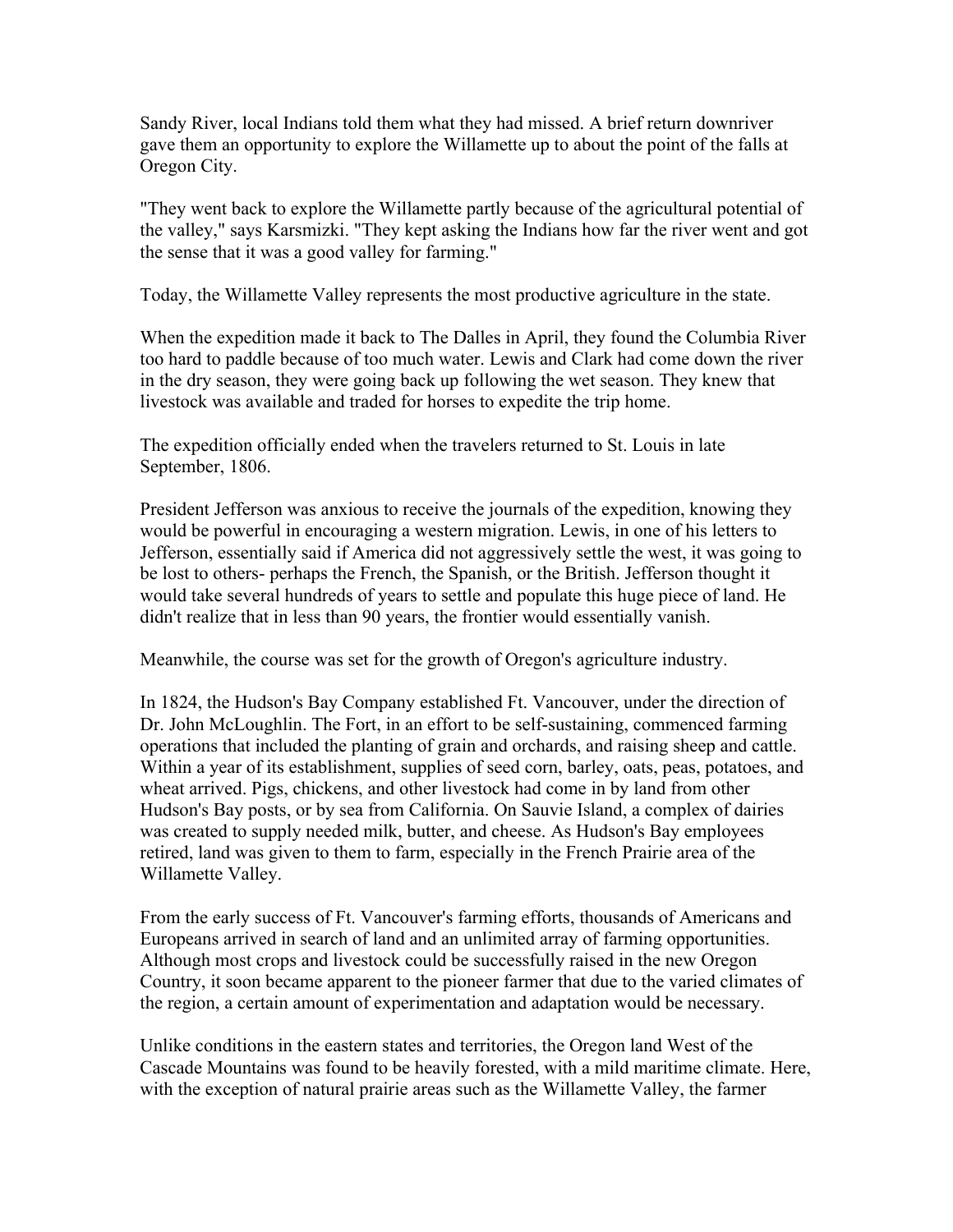needed to first expend a considerable amount of time and energy creating a clearing to plant crops.

East of the Cascades was an entirely different picture--here the infrequent rainfall meant less water for irrigation and less timber, but it also dictated a more cautious, challenging farming technique. At first, the bunch grass growing on the rolling hills of Eastern Oregon provided a natural grazing area for cattle, horses, and sheep. The areas was naturally suited towards a livestock economy. Then, it was discovered that wheat would do fairly well in the area in spite of a scarcity of rainfall.

Between these two extremes--the rain forests on the coastal range averaging 150 inches per year, to the vast stretches of arid land in eastern portion of the state--the pioneer farmer found numerous micro-climates to reckon with, creating unexpected challenges, hard work, and a need for liberal use of imagination and creativity to successfully grow crops and raise animals.



The pioneer farmer traveling to Oregon brought the most rudimentary farming techniques that dated back hundreds, sometimes thousands of years. Land clearing, plowing, sowing, and harvesting were all tediously performed by hand, with the occasional help of a beast of burden. Marketing was an entirely different set of challenges, depending on proximity to waterways or dirt road conditions.

The early stages of the Oregon Trail movement began in the 1830s. Agriculture was the main attraction to those willing to move all of what they had to the west. Interstate commerce of agriculture exploded in 1849, when gold was discovered in California. Large farming operations in Oregon fed the miners down south.

"Everyone in California seemingly gave up the plow and took up the pick," says Karsmizki. "More people got rich feeding the people who were trying to get rich. The